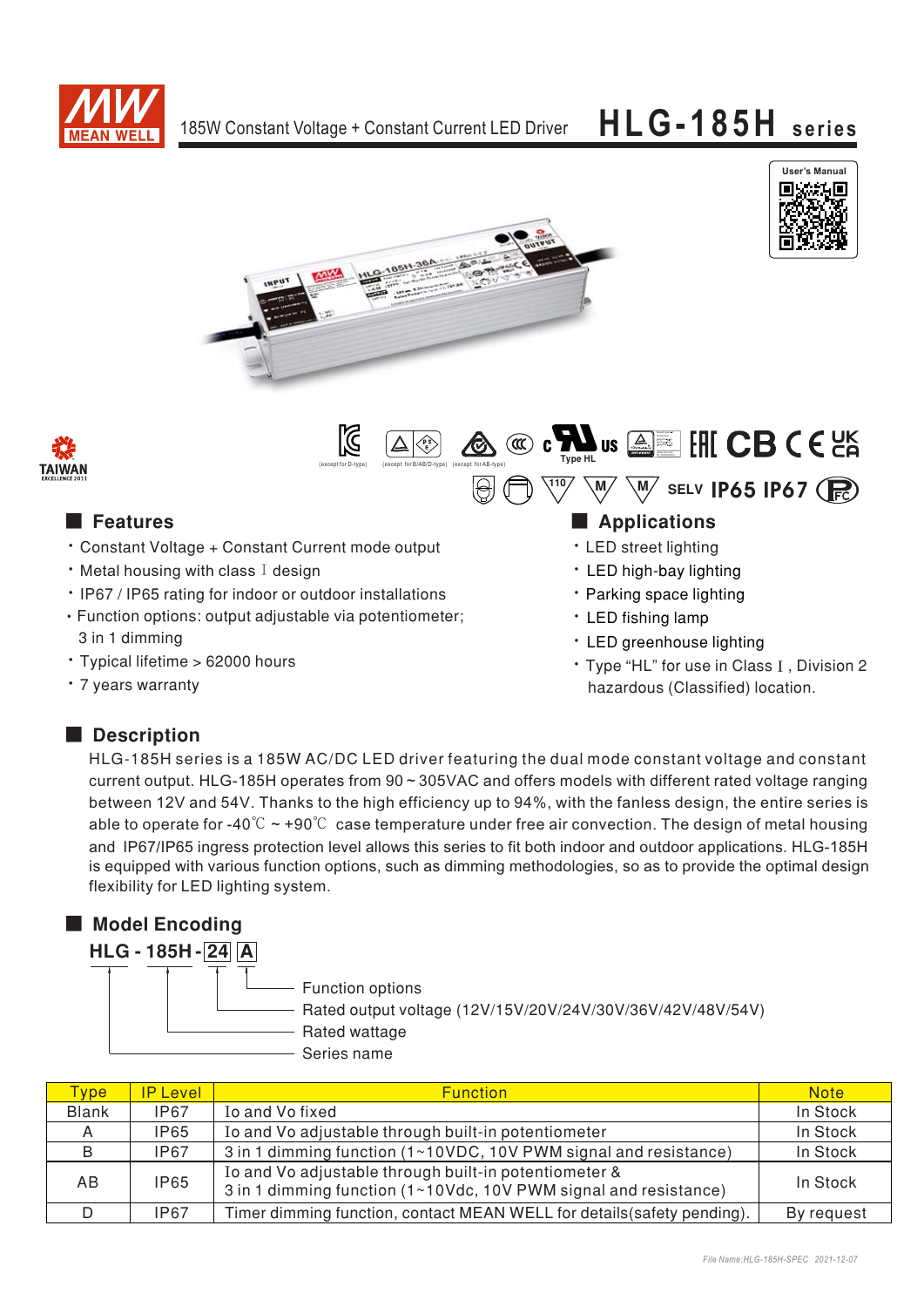

### **SPECIFICATION**

| <b>MODEL</b>                                                                                                                                                                                                                                                                        |                                                                                                                                                                                | HLG-185H-12                                                                                                                | HLG-185H-15                                                                                                                                                                                                                                                                                                                              | HLG-185H-20                                                                         | HLG-185H-24         | HLG-185H-30  | HLG-185H-36  | HLG-185H-42  | HLG-185H-48  | HLG-185H-54   |                |  |  |
|-------------------------------------------------------------------------------------------------------------------------------------------------------------------------------------------------------------------------------------------------------------------------------------|--------------------------------------------------------------------------------------------------------------------------------------------------------------------------------|----------------------------------------------------------------------------------------------------------------------------|------------------------------------------------------------------------------------------------------------------------------------------------------------------------------------------------------------------------------------------------------------------------------------------------------------------------------------------|-------------------------------------------------------------------------------------|---------------------|--------------|--------------|--------------|--------------|---------------|----------------|--|--|
|                                                                                                                                                                                                                                                                                     | <b>DC VOLTAGE</b>                                                                                                                                                              |                                                                                                                            | 12V                                                                                                                                                                                                                                                                                                                                      | 15V                                                                                 | <b>20V</b>          | <b>24V</b>   | 30V          | 36V          | 42V          | 48V           | 54V            |  |  |
|                                                                                                                                                                                                                                                                                     | CONSTANT CURRENT REGION Note.4 6~12V                                                                                                                                           |                                                                                                                            |                                                                                                                                                                                                                                                                                                                                          | $7.5 - 15V$                                                                         | $10 - 20V$          | $12 - 24V$   | $15 - 30V$   | $18 - 36V$   | $21 - 42V$   | $24 - 48V$    | $27 - 54V$     |  |  |
|                                                                                                                                                                                                                                                                                     |                                                                                                                                                                                |                                                                                                                            |                                                                                                                                                                                                                                                                                                                                          |                                                                                     |                     |              |              |              |              |               |                |  |  |
|                                                                                                                                                                                                                                                                                     | <b>RATED CURRENT</b>                                                                                                                                                           |                                                                                                                            | 13A                                                                                                                                                                                                                                                                                                                                      | 11.5A                                                                               | 9.3A                | 7.8A         | 6.2A         | 5.2A         | 4.4A         | 3.9A          | 3.45A          |  |  |
|                                                                                                                                                                                                                                                                                     | <b>RATED POWER</b>                                                                                                                                                             |                                                                                                                            | 156W                                                                                                                                                                                                                                                                                                                                     | 172.5W                                                                              | 186W                | 187.2W       | 186W         | 187.2W       | 184.8W       | 187.2W        | 186.3W         |  |  |
|                                                                                                                                                                                                                                                                                     | RIPPLE & NOISE (max.) Note.2 150mVp-p<br><b>VOLTAGE ADJ. RANGE</b><br><b>CURRENT ADJ. RANGE</b><br>VOLTAGE TOLERANCE Note.3 $\pm$ 2.5%                                         |                                                                                                                            |                                                                                                                                                                                                                                                                                                                                          | 150mVp-p                                                                            | 150mVp-p            | 150mVp-p     | 200mVp-p     | 200mVp-p     | 200mVp-p     | 200mVp-p      | 200mVp-p       |  |  |
|                                                                                                                                                                                                                                                                                     |                                                                                                                                                                                |                                                                                                                            | Adjustable for A/AB-Type only (via built-in potentiometer)                                                                                                                                                                                                                                                                               |                                                                                     |                     |              |              |              |              |               |                |  |  |
| <b>OUTPUT</b>                                                                                                                                                                                                                                                                       |                                                                                                                                                                                |                                                                                                                            | $10.8 \sim 13.5V$   13.5 ~ 17V<br>$17 - 22V$<br>$22 - 27V$<br>$27 - 33V$<br>$33 - 40V$<br>$38 - 46V$<br>$43 - 53V$<br>$49 - 58V$                                                                                                                                                                                                         |                                                                                     |                     |              |              |              |              |               |                |  |  |
|                                                                                                                                                                                                                                                                                     |                                                                                                                                                                                |                                                                                                                            | Adjustable for A/AB-Type only (via built-in potentiometer)                                                                                                                                                                                                                                                                               |                                                                                     |                     |              |              |              |              |               |                |  |  |
|                                                                                                                                                                                                                                                                                     |                                                                                                                                                                                |                                                                                                                            | $6.5 - 13A$                                                                                                                                                                                                                                                                                                                              | $5.75 \sim 11.5$ A $\vert 4.65 \sim 9.3$ A                                          |                     | $3.9 - 7.8A$ | $3.1 - 6.2A$ | $2.6 - 5.2A$ | $2.2 - 4.4A$ | $1.95 - 3.9A$ | $1.72 - 3.45A$ |  |  |
|                                                                                                                                                                                                                                                                                     |                                                                                                                                                                                |                                                                                                                            |                                                                                                                                                                                                                                                                                                                                          | ±2.0%                                                                               | ±1.0%               | ±1.0%        | ±1.0%        | ±1.0%        | ±1.0%        | ±1.0%         | ±1.0%          |  |  |
|                                                                                                                                                                                                                                                                                     | <b>LINE REGULATION</b>                                                                                                                                                         |                                                                                                                            | ±0.5%                                                                                                                                                                                                                                                                                                                                    | ±0.5%                                                                               | ±0.5%               | ±0.5%        | ±0.5%        | ±0.5%        | ± 0.5%       | ±0.5%         | ±0.5%          |  |  |
|                                                                                                                                                                                                                                                                                     | <b>LOAD REGULATION</b>                                                                                                                                                         |                                                                                                                            | ±2.0%                                                                                                                                                                                                                                                                                                                                    | ±1.5%                                                                               | ±1.0%               | ±0.5%        | ±0.5%        | ±0.5%        | ±0.5%        | ±0.5%         | $\pm 0.5\%$    |  |  |
|                                                                                                                                                                                                                                                                                     | <b>SETUP, RISE TIME</b>                                                                                                                                                        |                                                                                                                            | Note.6 1000ms, 200ms/115VAC                                                                                                                                                                                                                                                                                                              |                                                                                     | 500ms, 200ms/230VAC |              |              |              |              |               |                |  |  |
|                                                                                                                                                                                                                                                                                     | <b>HOLD UP TIME (Typ.)</b>                                                                                                                                                     |                                                                                                                            | 16ms / 115VAC, 230VAC                                                                                                                                                                                                                                                                                                                    |                                                                                     |                     |              |              |              |              |               |                |  |  |
|                                                                                                                                                                                                                                                                                     |                                                                                                                                                                                |                                                                                                                            | $90 \sim 305$ VAC<br>$127 - 431VDC$                                                                                                                                                                                                                                                                                                      |                                                                                     |                     |              |              |              |              |               |                |  |  |
|                                                                                                                                                                                                                                                                                     | <b>VOLTAGE RANGE</b><br>Note.5                                                                                                                                                 |                                                                                                                            | (Please refer to "STATIC CHARACTERISTIC" section)                                                                                                                                                                                                                                                                                        |                                                                                     |                     |              |              |              |              |               |                |  |  |
|                                                                                                                                                                                                                                                                                     | <b>FREQUENCY RANGE</b>                                                                                                                                                         |                                                                                                                            | $47 - 63$ Hz                                                                                                                                                                                                                                                                                                                             |                                                                                     |                     |              |              |              |              |               |                |  |  |
|                                                                                                                                                                                                                                                                                     |                                                                                                                                                                                |                                                                                                                            | PF≧0.98/115VAC, PF≧0.95/230VAC, PF≧0.92/277VAC @ full load                                                                                                                                                                                                                                                                               |                                                                                     |                     |              |              |              |              |               |                |  |  |
|                                                                                                                                                                                                                                                                                     | <b>POWER FACTOR (Typ.)</b>                                                                                                                                                     |                                                                                                                            | (Please refer to "POWER FACTOR (PF) CHARACTERISTIC" section)                                                                                                                                                                                                                                                                             |                                                                                     |                     |              |              |              |              |               |                |  |  |
|                                                                                                                                                                                                                                                                                     |                                                                                                                                                                                |                                                                                                                            | THD<20% (@load≧50%/115VAC,230VAC; @load≧75%/277VAC)                                                                                                                                                                                                                                                                                      |                                                                                     |                     |              |              |              |              |               |                |  |  |
| <b>INPUT</b>                                                                                                                                                                                                                                                                        | <b>TOTAL HARMONIC DISTORTION</b>                                                                                                                                               |                                                                                                                            | (Please refer to "TOTAL HARMONIC DISTORTION (THD)" section)                                                                                                                                                                                                                                                                              |                                                                                     |                     |              |              |              |              |               |                |  |  |
|                                                                                                                                                                                                                                                                                     | <b>EFFICIENCY (Typ.)</b>                                                                                                                                                       |                                                                                                                            | 91.5%                                                                                                                                                                                                                                                                                                                                    | 92%                                                                                 | 93%                 | 93.5%        | 93.5%        | 93.5%        | 94%          | 94%           | 94%            |  |  |
|                                                                                                                                                                                                                                                                                     |                                                                                                                                                                                | 12V                                                                                                                        | 1.8A/115VAC                                                                                                                                                                                                                                                                                                                              | 0.8A/230VAC                                                                         |                     | 0.7A/277VAC  |              |              |              |               |                |  |  |
|                                                                                                                                                                                                                                                                                     | <b>AC CURRENT</b><br>(Typ.)                                                                                                                                                    | $15V - 54V$                                                                                                                |                                                                                                                                                                                                                                                                                                                                          |                                                                                     |                     |              |              |              |              |               |                |  |  |
|                                                                                                                                                                                                                                                                                     | <b>INRUSH CURRENT (Typ.)</b>                                                                                                                                                   |                                                                                                                            | 0.9A/230VAC<br>0.8A/277VAC<br>2.1A/115VAC<br>COLD START 65A(twidth=445µs measured at 50% Ipeak) at 230VAC; Per NEMA 410                                                                                                                                                                                                                  |                                                                                     |                     |              |              |              |              |               |                |  |  |
|                                                                                                                                                                                                                                                                                     | MAX. No. of PSUs on 16A                                                                                                                                                        |                                                                                                                            |                                                                                                                                                                                                                                                                                                                                          |                                                                                     |                     |              |              |              |              |               |                |  |  |
|                                                                                                                                                                                                                                                                                     | <b>CIRCUIT BREAKER</b>                                                                                                                                                         |                                                                                                                            |                                                                                                                                                                                                                                                                                                                                          | 4 units (circuit breaker of type B) / 7 units (circuit breaker of type C) at 230VAC |                     |              |              |              |              |               |                |  |  |
|                                                                                                                                                                                                                                                                                     |                                                                                                                                                                                |                                                                                                                            |                                                                                                                                                                                                                                                                                                                                          |                                                                                     |                     |              |              |              |              |               |                |  |  |
|                                                                                                                                                                                                                                                                                     | <b>LEAKAGE CURRENT</b>                                                                                                                                                         |                                                                                                                            | <0.75mA / 277VAC                                                                                                                                                                                                                                                                                                                         |                                                                                     |                     |              |              |              |              |               |                |  |  |
|                                                                                                                                                                                                                                                                                     | <b>OVER CURRENT</b>                                                                                                                                                            |                                                                                                                            | $95 - 108%$                                                                                                                                                                                                                                                                                                                              |                                                                                     |                     |              |              |              |              |               |                |  |  |
|                                                                                                                                                                                                                                                                                     |                                                                                                                                                                                |                                                                                                                            | Constant current limiting, recovers automatically after fault condition is removed<br>Constant current limiting, recovers automatically after fault condition is removed                                                                                                                                                                 |                                                                                     |                     |              |              |              |              |               |                |  |  |
|                                                                                                                                                                                                                                                                                     | <b>SHORT CIRCUIT</b>                                                                                                                                                           |                                                                                                                            |                                                                                                                                                                                                                                                                                                                                          |                                                                                     |                     |              |              |              |              |               |                |  |  |
| <b>PROTECTION</b>                                                                                                                                                                                                                                                                   | <b>OVER VOLTAGE</b>                                                                                                                                                            |                                                                                                                            | $14 - 17V$                                                                                                                                                                                                                                                                                                                               | $18 - 21V$                                                                          | $23 - 27V$          | $28 - 34V$   | $34 - 38V$   | $41 - 46V$   | $47 - 53V$   | $54 - 63V$    | $59 - 65V$     |  |  |
|                                                                                                                                                                                                                                                                                     |                                                                                                                                                                                |                                                                                                                            | Shut down o/p voltage with auto-recovery or re-power on to recovery                                                                                                                                                                                                                                                                      |                                                                                     |                     |              |              |              |              |               |                |  |  |
|                                                                                                                                                                                                                                                                                     | <b>OVER TEMPERATURE</b>                                                                                                                                                        |                                                                                                                            | Shut down o/p voltage, recovers automatically after temperature goes down                                                                                                                                                                                                                                                                |                                                                                     |                     |              |              |              |              |               |                |  |  |
|                                                                                                                                                                                                                                                                                     | <b>WORKING TEMP.</b>                                                                                                                                                           |                                                                                                                            | Tcase=-40 ~ +90°C (Please refer to "OUTPUT LOAD vs TEMPERATURE" section)                                                                                                                                                                                                                                                                 |                                                                                     |                     |              |              |              |              |               |                |  |  |
|                                                                                                                                                                                                                                                                                     | <b>MAX. CASE TEMP.</b>                                                                                                                                                         |                                                                                                                            | Tcase= $+90^{\circ}$ C                                                                                                                                                                                                                                                                                                                   |                                                                                     |                     |              |              |              |              |               |                |  |  |
| <b>ENVIRONMENT</b>                                                                                                                                                                                                                                                                  | <b>WORKING HUMIDITY</b>                                                                                                                                                        |                                                                                                                            | $20 \sim 95\%$ RH non-condensing                                                                                                                                                                                                                                                                                                         |                                                                                     |                     |              |              |              |              |               |                |  |  |
|                                                                                                                                                                                                                                                                                     | <b>STORAGE TEMP., HUMIDITY</b>                                                                                                                                                 |                                                                                                                            | $-40 \sim +80^{\circ}$ C, 10 ~ 95% RH                                                                                                                                                                                                                                                                                                    |                                                                                     |                     |              |              |              |              |               |                |  |  |
|                                                                                                                                                                                                                                                                                     | <b>TEMP, COEFFICIENT</b>                                                                                                                                                       |                                                                                                                            | $\pm$ 0.03%/°C (0 ~ 60°C)                                                                                                                                                                                                                                                                                                                |                                                                                     |                     |              |              |              |              |               |                |  |  |
|                                                                                                                                                                                                                                                                                     | <b>VIBRATION</b>                                                                                                                                                               |                                                                                                                            | 10 $\sim$ 500Hz, 5G 12min./1 cycle, period for 72min. each along X, Y, Z axes                                                                                                                                                                                                                                                            |                                                                                     |                     |              |              |              |              |               |                |  |  |
|                                                                                                                                                                                                                                                                                     | <b>SAFETY STANDARDS</b>                                                                                                                                                        |                                                                                                                            | UL8750(type"HL"), CSA C22.2 No. 250.0-08; BS EN/EN 61347-1, BS EN/EN 61347-2-13, AS/NZS 61347-1(except for AB-type),<br>AS/NZS 61347-2-13(except for AB-type) independent;GB19510.1,GB19510.14; IP65 or IP67; J61347-1, J61347-2-13(except for B,<br>AB and D-type), EAC TP TC 004, KC61347-1, KC61347-2-13 (except for D-type) approved |                                                                                     |                     |              |              |              |              |               |                |  |  |
| <b>SAFETY &amp;</b>                                                                                                                                                                                                                                                                 | <b>WITHSTAND VOLTAGE</b>                                                                                                                                                       |                                                                                                                            | I/P-O/P:3.75KVAC I/P-FG:2KVAC O/P-FG:1.5KVAC                                                                                                                                                                                                                                                                                             |                                                                                     |                     |              |              |              |              |               |                |  |  |
| <b>EMC</b>                                                                                                                                                                                                                                                                          | <b>ISOLATION RESISTANCE</b>                                                                                                                                                    |                                                                                                                            |                                                                                                                                                                                                                                                                                                                                          | I/P-O/P, I/P-FG, O/P-FG:100M Ohms / 500VDC / 25 °C / 70% RH                         |                     |              |              |              |              |               |                |  |  |
|                                                                                                                                                                                                                                                                                     | <b>EMC EMISSION</b>                                                                                                                                                            |                                                                                                                            | Compliance to BS EN/EN55015, BS EN/EN55032 (CISPR32) Class B, BS EN/EN61000-3-2 Class C (@ load≧50%) ;                                                                                                                                                                                                                                   |                                                                                     |                     |              |              |              |              |               |                |  |  |
|                                                                                                                                                                                                                                                                                     |                                                                                                                                                                                |                                                                                                                            | BS EN/EN61000-3-3, GB17743 and GB17625.1, EAC TP TC 020<br>Compliance to BS EN/EN61000-4-2,3,4,5,6,8,11, BS EN/EN61547, BS EN/EN55024, light industry level (surge immunity                                                                                                                                                              |                                                                                     |                     |              |              |              |              |               |                |  |  |
|                                                                                                                                                                                                                                                                                     | <b>EMC IMMUNITY</b>                                                                                                                                                            |                                                                                                                            | Line-Earth 4KV, Line-Line 2KV), EAC TP TC 020                                                                                                                                                                                                                                                                                            |                                                                                     |                     |              |              |              |              |               |                |  |  |
|                                                                                                                                                                                                                                                                                     | <b>MTBF</b>                                                                                                                                                                    |                                                                                                                            | Telcordia SR-332 (Bellcore); 192.2K hrs min.<br>MIL-HDBK-217F $(25^{\circ}\text{C})$<br>757.2K hrs min.                                                                                                                                                                                                                                  |                                                                                     |                     |              |              |              |              |               |                |  |  |
| <b>OTHERS</b>                                                                                                                                                                                                                                                                       | <b>DIMENSION</b>                                                                                                                                                               |                                                                                                                            | 228*68*38.8mm (L*W*H)                                                                                                                                                                                                                                                                                                                    |                                                                                     |                     |              |              |              |              |               |                |  |  |
|                                                                                                                                                                                                                                                                                     | <b>PACKING</b>                                                                                                                                                                 |                                                                                                                            | 1.15Kg; 12pcs/14.8Kg/0.8CUFT                                                                                                                                                                                                                                                                                                             |                                                                                     |                     |              |              |              |              |               |                |  |  |
| <b>NOTE</b>                                                                                                                                                                                                                                                                         | 1. All parameters NOT specially mentioned are measured at 230VAC input, rated current and 25°C of ambient temperature.                                                         |                                                                                                                            |                                                                                                                                                                                                                                                                                                                                          |                                                                                     |                     |              |              |              |              |               |                |  |  |
|                                                                                                                                                                                                                                                                                     | 2. Ripple & noise are measured at 20MHz of bandwidth by using a 12" twisted pair-wire terminated with a 0.1uf & 47uf parallel capacitor.                                       |                                                                                                                            |                                                                                                                                                                                                                                                                                                                                          |                                                                                     |                     |              |              |              |              |               |                |  |  |
|                                                                                                                                                                                                                                                                                     | 3. Tolerance: includes set up tolerance, line regulation and load regulation.                                                                                                  |                                                                                                                            |                                                                                                                                                                                                                                                                                                                                          |                                                                                     |                     |              |              |              |              |               |                |  |  |
|                                                                                                                                                                                                                                                                                     | 4. Please refer to "DRIVING METHODS OF LED MODULE".                                                                                                                            |                                                                                                                            |                                                                                                                                                                                                                                                                                                                                          |                                                                                     |                     |              |              |              |              |               |                |  |  |
|                                                                                                                                                                                                                                                                                     |                                                                                                                                                                                | 5. De-rating may be needed under low input voltages. Please refer to "STATIC CHARACTERISTIC" sections for details.         |                                                                                                                                                                                                                                                                                                                                          |                                                                                     |                     |              |              |              |              |               |                |  |  |
| 6. Length of set up time is measured at first cold start. Turning ON/OFF the driver may lead to increase of the set up time.<br>7. The driver is considered as a component that will be operated in combination with final equipment. Since EMC performance will be affected by the |                                                                                                                                                                                |                                                                                                                            |                                                                                                                                                                                                                                                                                                                                          |                                                                                     |                     |              |              |              |              |               |                |  |  |
|                                                                                                                                                                                                                                                                                     |                                                                                                                                                                                | complete installation, the final equipment manufacturers must re-qualify EMC Directive on the complete installation again. |                                                                                                                                                                                                                                                                                                                                          |                                                                                     |                     |              |              |              |              |               |                |  |  |
|                                                                                                                                                                                                                                                                                     | 8. To fulfill requirements of the latest ErP regulation for lighting fixtures, this LED driver can only be used behind a switch without permanently<br>connected to the mains. |                                                                                                                            |                                                                                                                                                                                                                                                                                                                                          |                                                                                     |                     |              |              |              |              |               |                |  |  |
|                                                                                                                                                                                                                                                                                     |                                                                                                                                                                                |                                                                                                                            | 9. This series meets the typical life expectancy of >62,000 hours of operation when Tcase, particularly (tc) point (or TMP, per DLC), is about 75°C or less.                                                                                                                                                                             |                                                                                     |                     |              |              |              |              |               |                |  |  |
|                                                                                                                                                                                                                                                                                     |                                                                                                                                                                                |                                                                                                                            | 10. Please refer to the warranty statement on MEAN WELL's website at http://www.meanwell.com.<br>11. The ambient temperature derating of 3.5°C/1000m with fanless models and of 5°C/1000m with fan models for operating altitude higher than 2000m(6500ft).                                                                              |                                                                                     |                     |              |              |              |              |               |                |  |  |
|                                                                                                                                                                                                                                                                                     |                                                                                                                                                                                |                                                                                                                            | 12. For any application note and IP water proof function installation caution, please refer our user manual before using.                                                                                                                                                                                                                |                                                                                     |                     |              |              |              |              |               |                |  |  |
|                                                                                                                                                                                                                                                                                     | https://www.meanwell.com/Upload/PDF/LED EN.pdf                                                                                                                                 |                                                                                                                            |                                                                                                                                                                                                                                                                                                                                          |                                                                                     |                     |              |              |              |              |               |                |  |  |
|                                                                                                                                                                                                                                                                                     | X Product Liability Disclaimer: For detailed information, please refer to https://www.meanwell.com/serviceDisclaimer.aspx File Name:HLG-185H-SPEC 2021-12-07                   |                                                                                                                            |                                                                                                                                                                                                                                                                                                                                          |                                                                                     |                     |              |              |              |              |               |                |  |  |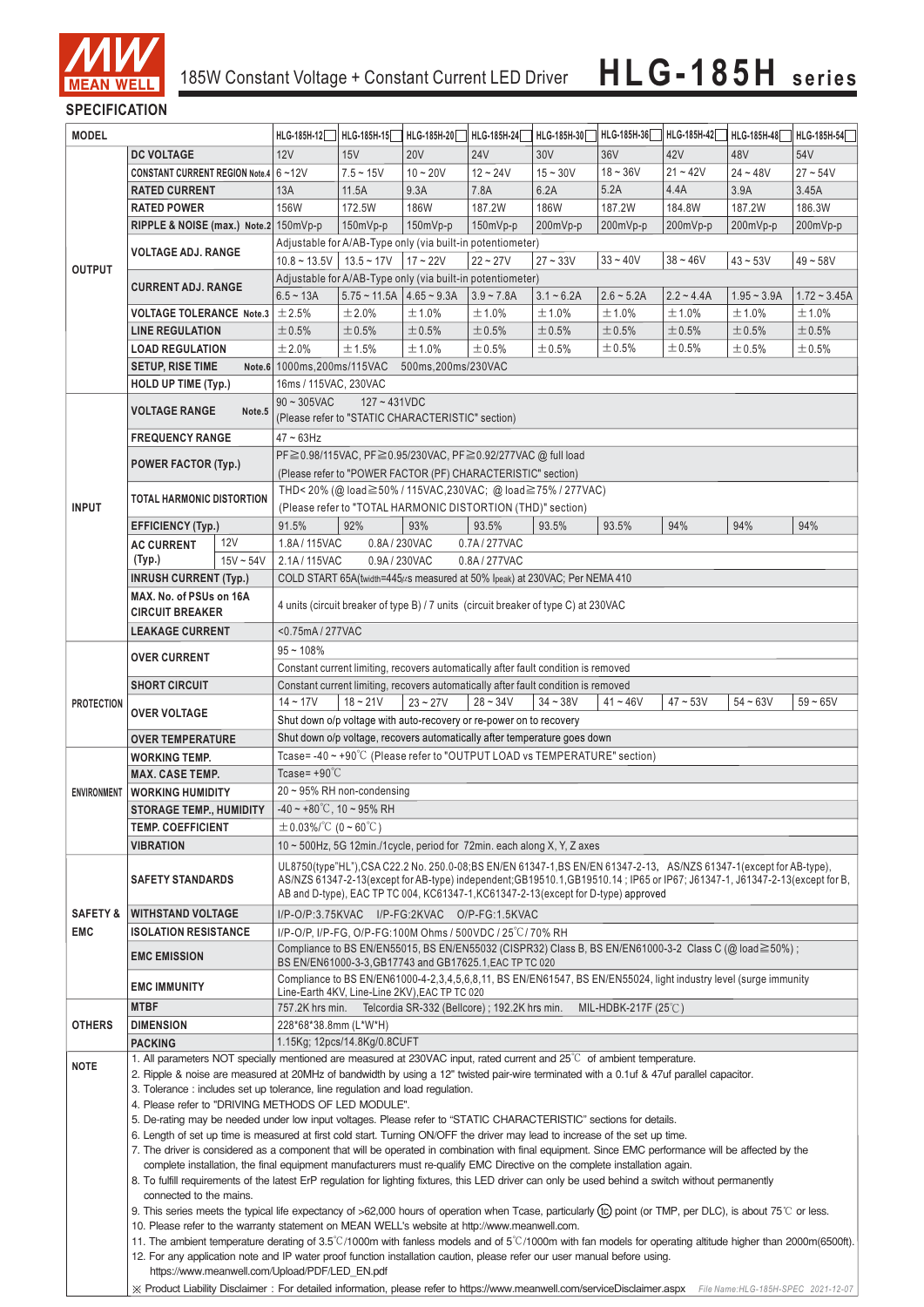

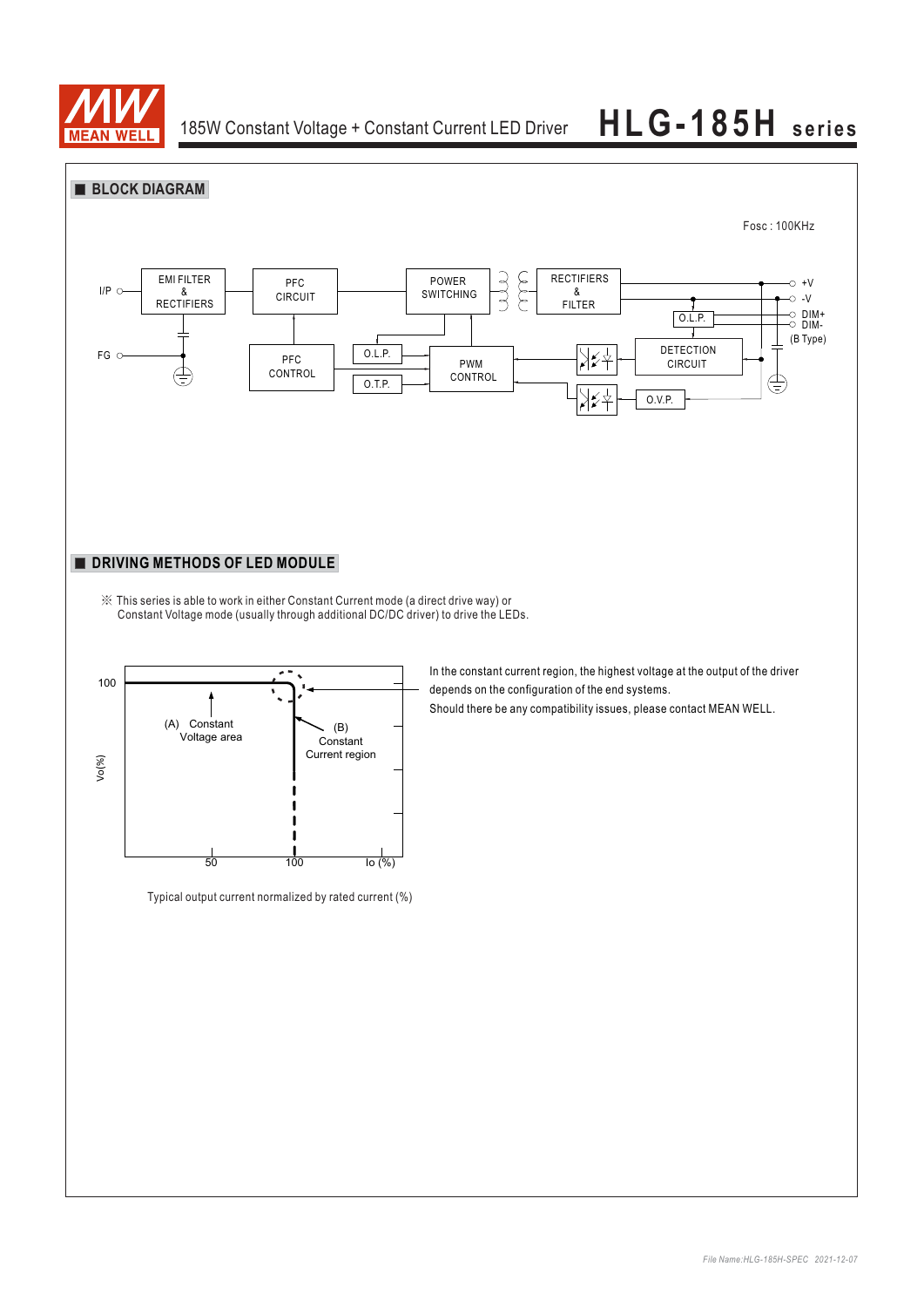

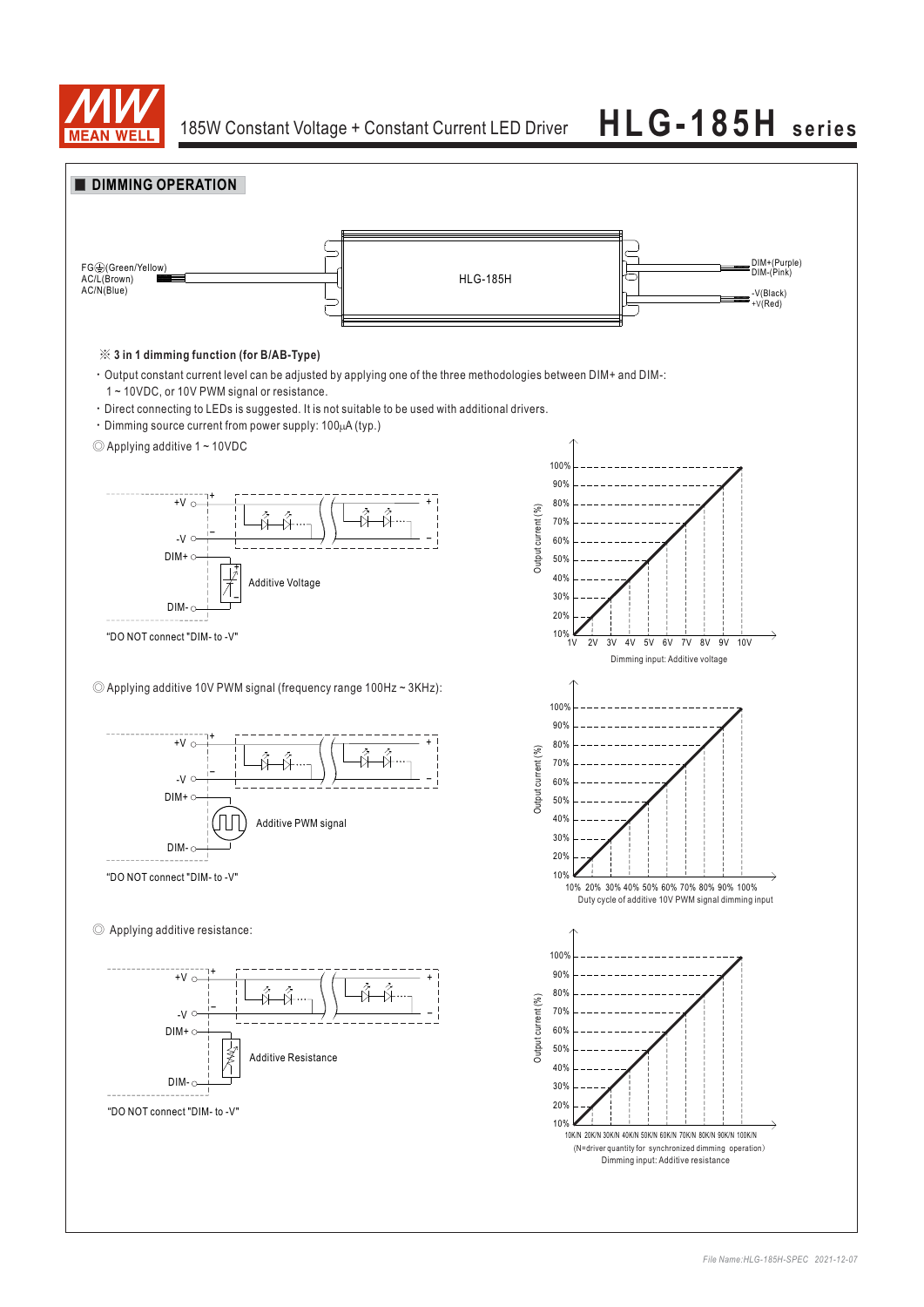

Note: In the case of turning the lighting fixture down to 0% brightness, please refer to the configuration as follow, or please contact MEAN WELL for other options.



Using a switch and relay can turn ON/OFF the lighting fixture.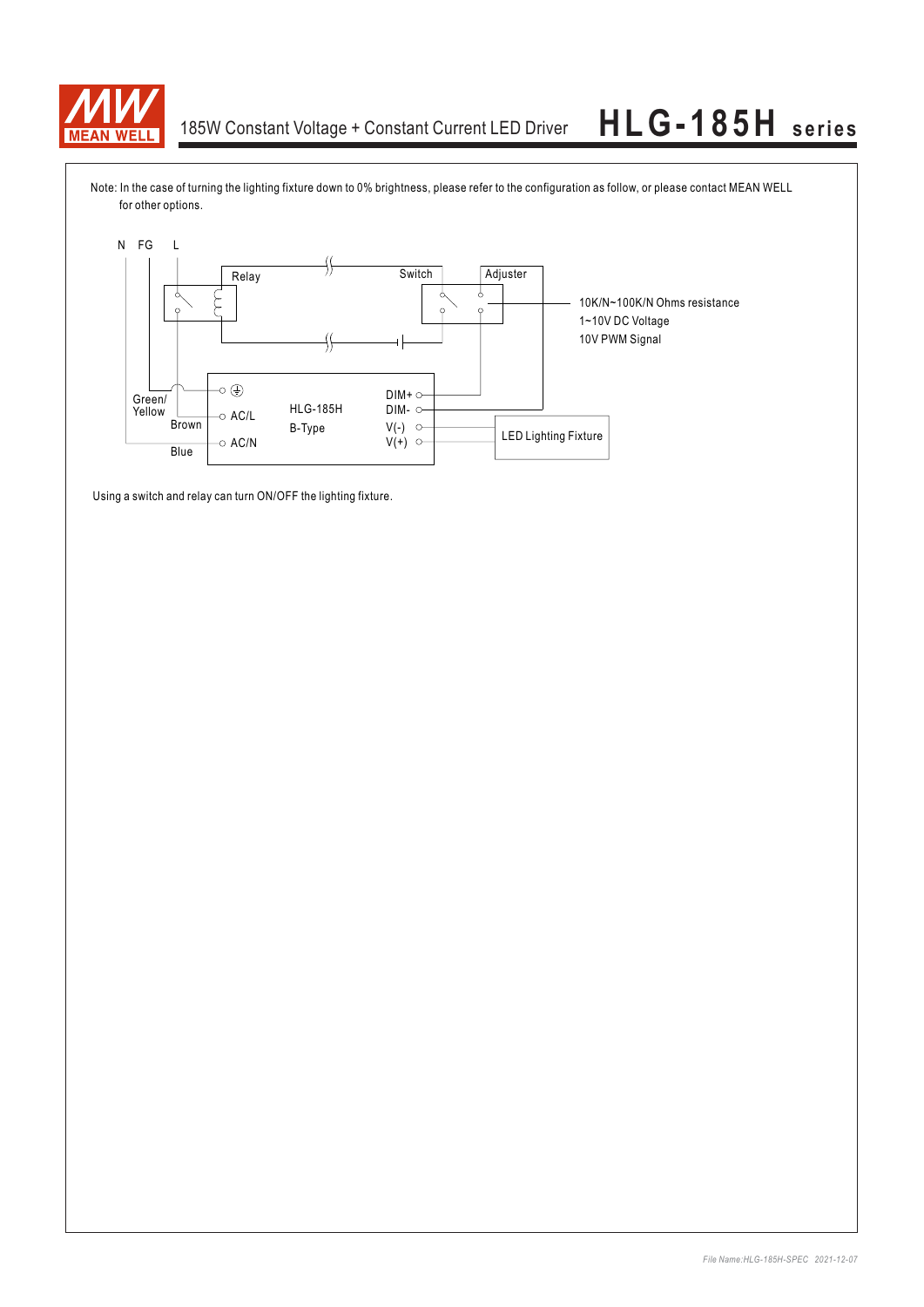

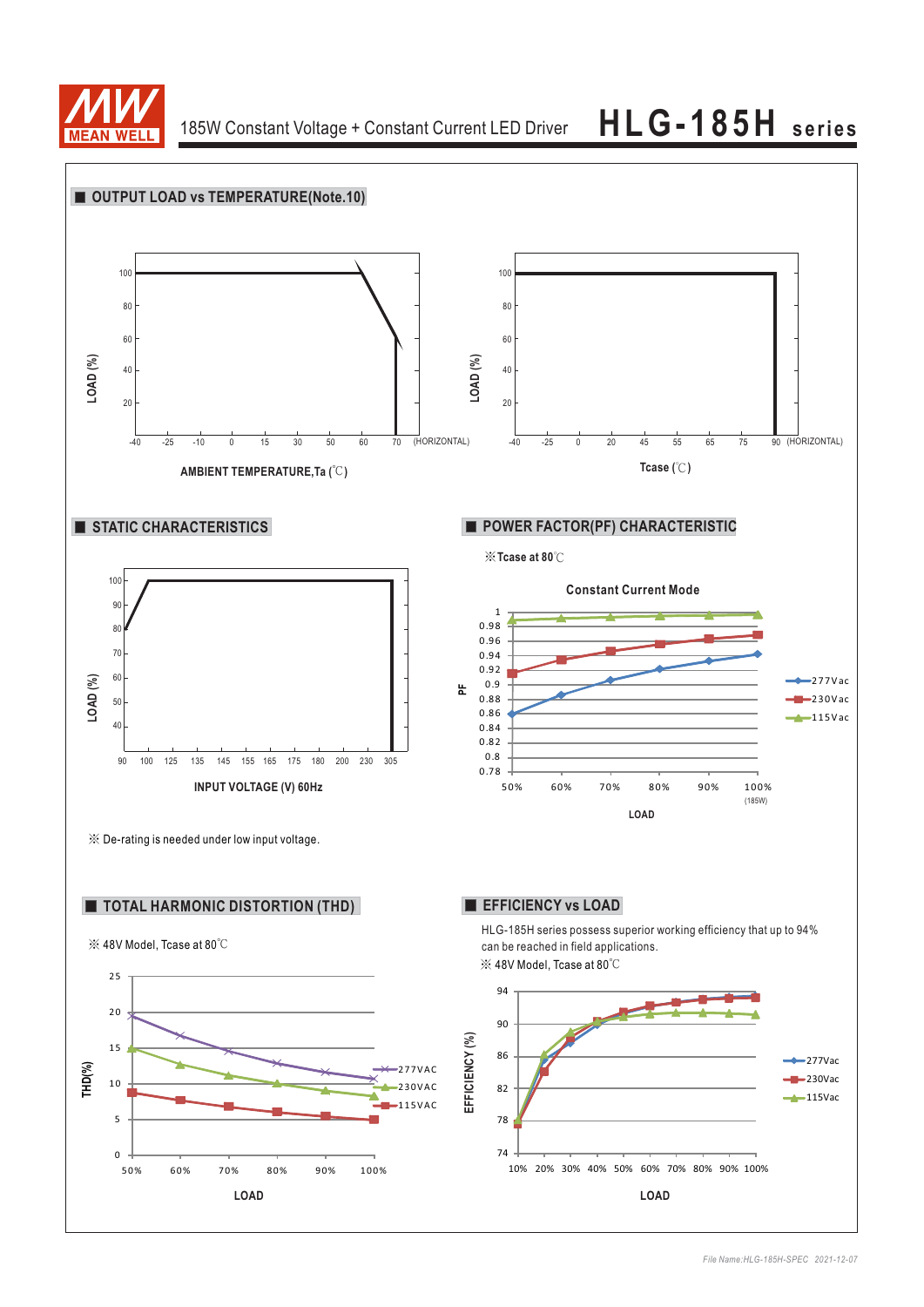

**LIFE TIME**

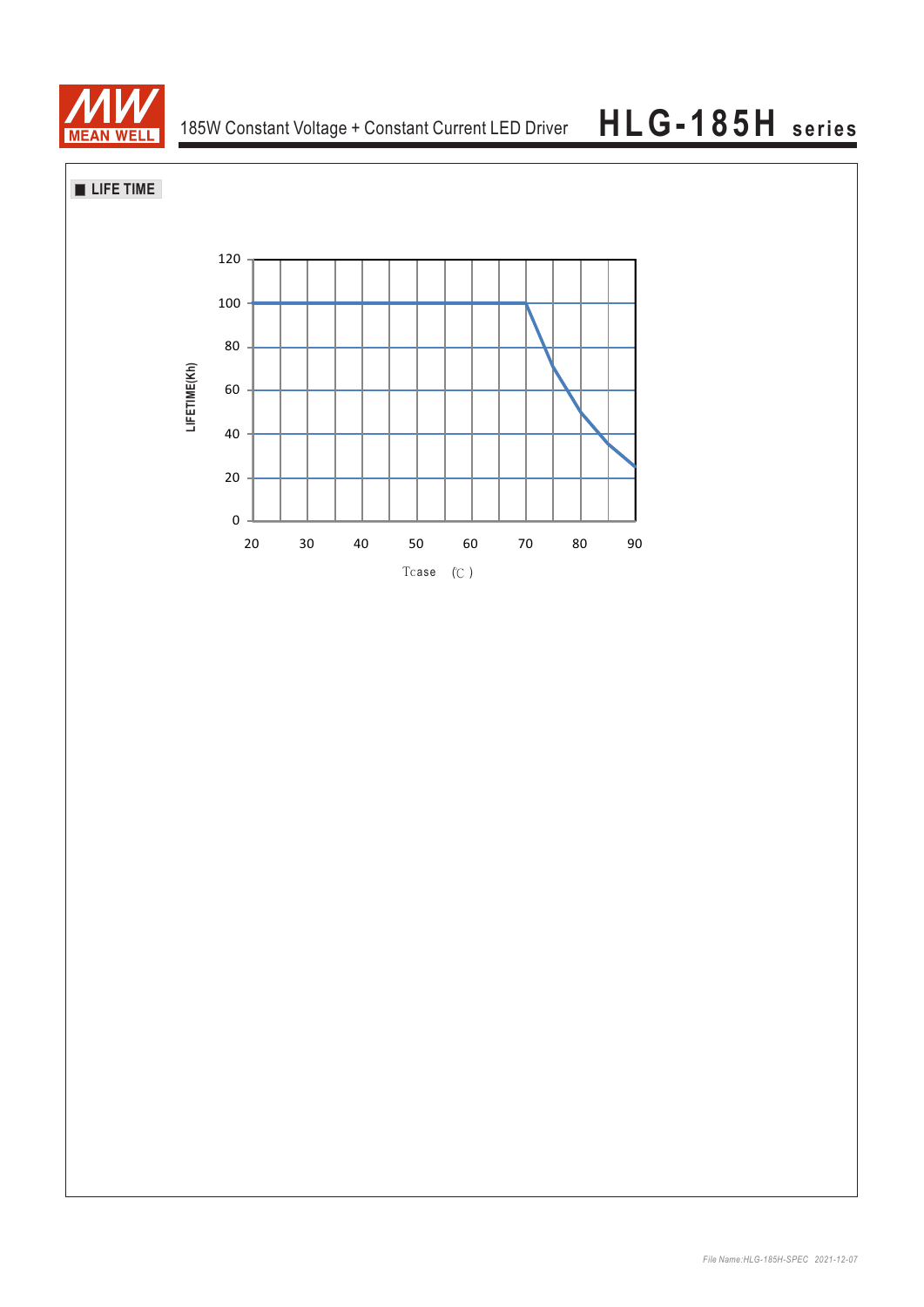

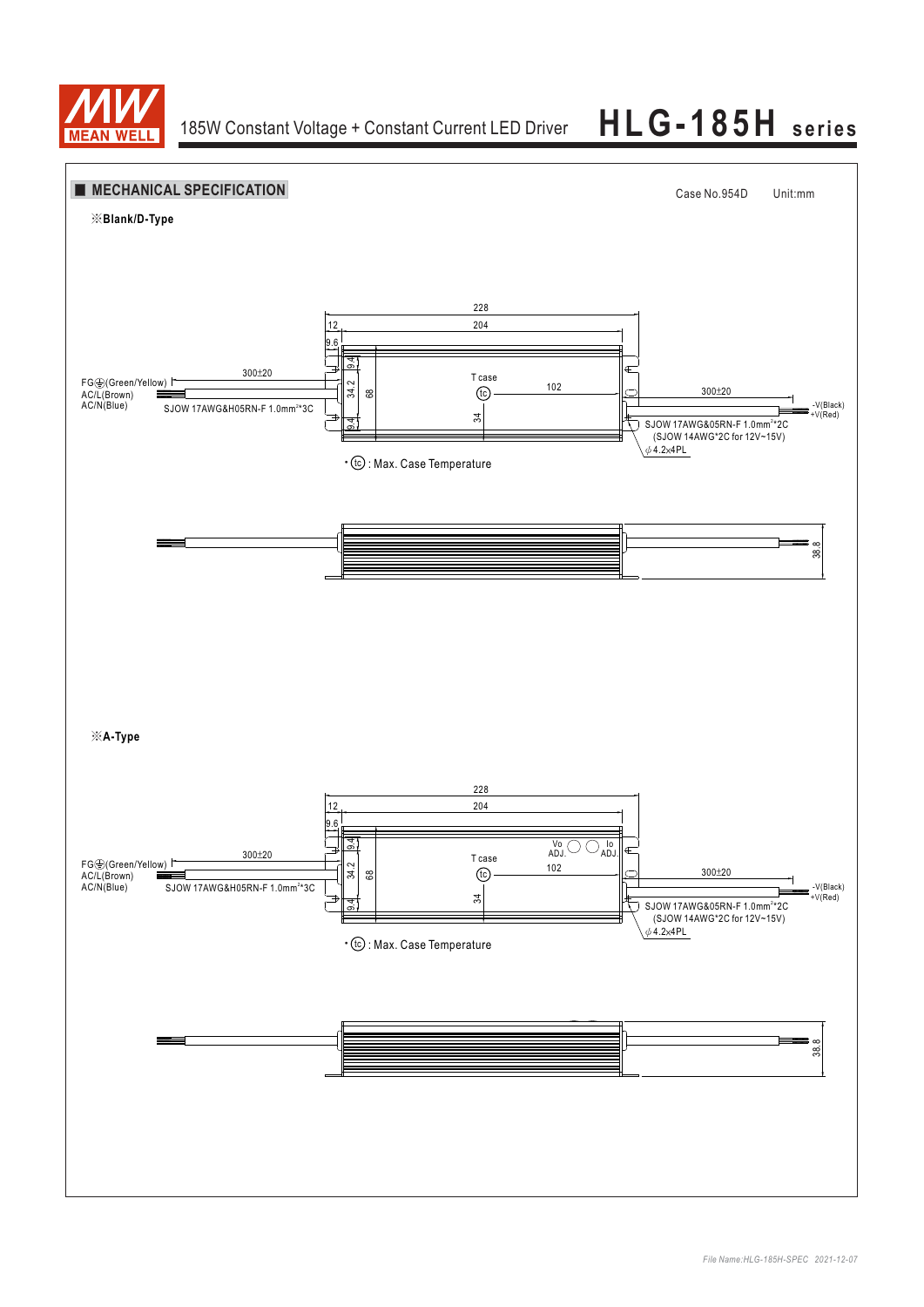